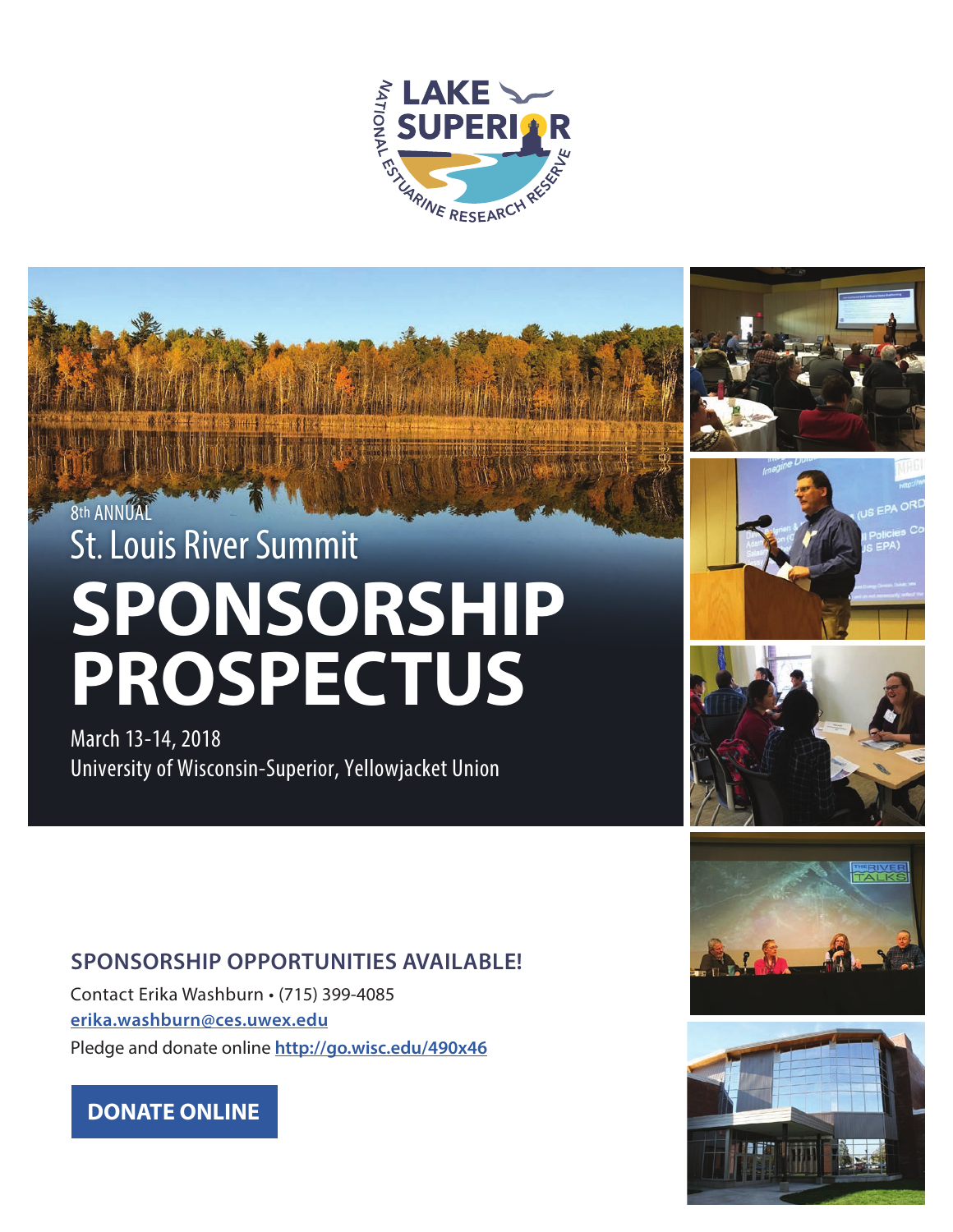# **Reflecting on the Blue Mind and a Blue Economy**

March 13-14, 2018

### **REACH**

## **250 regional stakeholders invested in the St. Louis River system**

### **PURPOSE**

Like an estuary, the St. Louis River Summit is a place where people meet and mix. It provides a diversity of solutions and strategies for a healthy St. Louis River Watershed. It also nourishes the community with education and outreach opportunities! The St. Louis River Summit brings together key audiences working in the region.

### **The Summit provides the opportunity to learn:**

- **•** The status and findings of current research,
- **•** Results of implementing projects, and
- **•** Ideas and status for future work.

The Summit actively fosters communication, networking and problem-solving on issues affecting the environmental health of the estuary and related community well-being.

### **LOCATION**

The Summit will take place on the **University of Wisconsin-Superior Campus**. The City of Superior is located in northwestern Wisconsin at the western tip of Lake Superior. Just minutes from miles of hiking trails and hundreds of shops and restaurants, UW-Superior sits in the beauty of the largest Great Lake and the Superior-Duluth region.

### **VENUE**

**Yellowjacket Union** is located on the UW-Superior Campus. The Summit will convene in the Great Room, an elegant gathering space that will seat more than 250 attendees. Ample space is provided for exhibitors to interact with attendees during breaks and lunch. Speakers are elevated on stage with two large screens for great visibility from the audience. The Union Landing is a flexible anteroom for Great Room events. It serves as the passageway to the Great Room and meeting rooms and can function as a general registration area, a casual lounge, or a reception space.

### **MEDIA ROOM**

We provide an adjacent room for speaker, sponsor, organizer and participant interviews with the media.



**SPONSORSHIP OPPORTUNITIES AVAILABLE** Contact Erika Washburn • (715) 399-4085 • [erika.washburn@ces.uwex.edu](mailto:erika.washburn%40ces.uwex.edu?subject=2018%20St.%20Louis%20River%20Summit%20Sponsorship%20Opportunities)

**[DONATE ONLINE](http://go.wisc.edu/490x46)**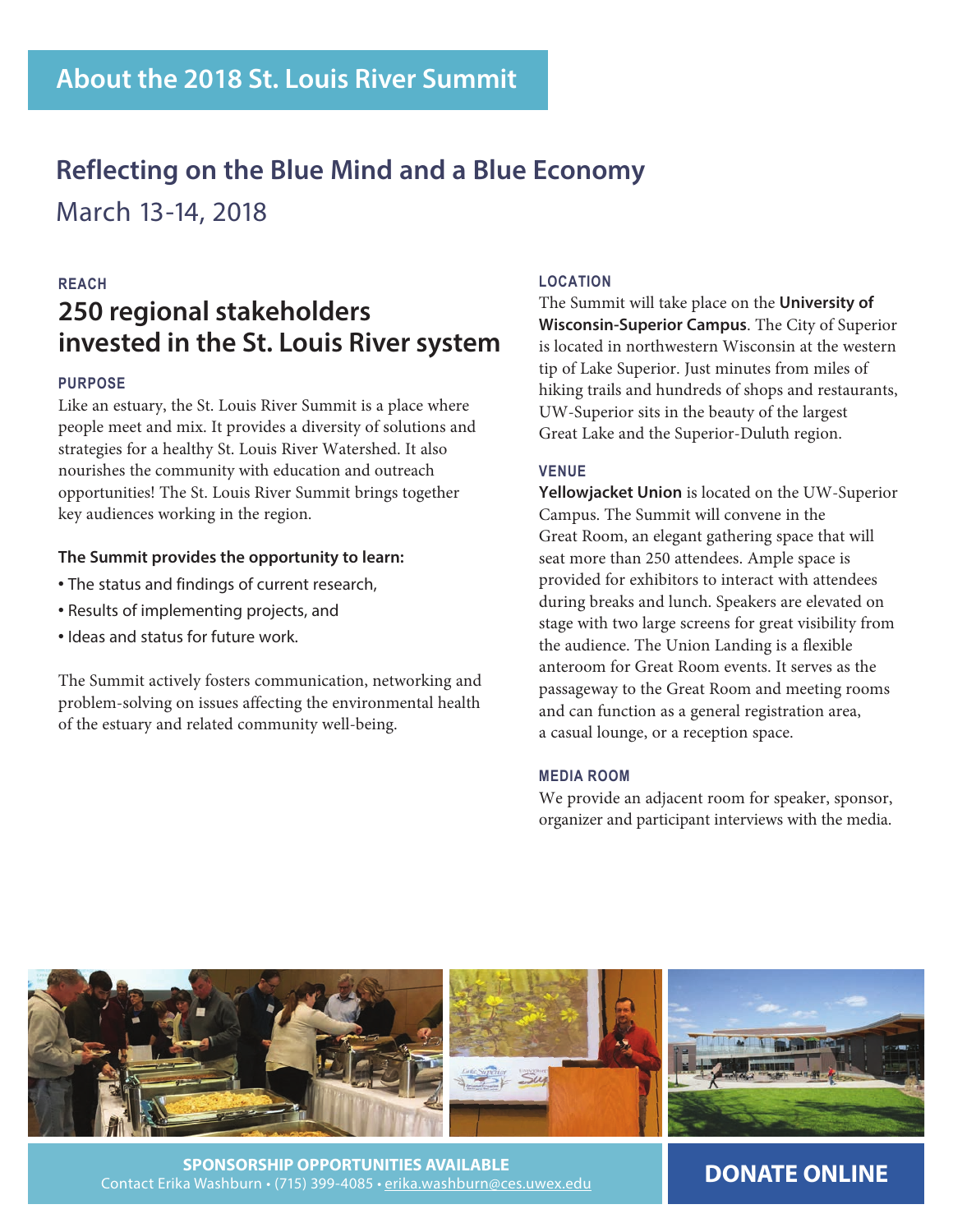# **Themes & Schedule Structure**

#### **2018 PRESENTATION THEMES 2018 SCHEDULE STRUCTURE**

#### **• Community Well-being**

EXAMPLES: human relationships with the river, human behavior and decisions, land use changes

### **• Dynamic Landscapes**

EXAMPLES: habitats, estuary processes, ecosystems, restoration, resiliency, remediation

### **• Area of Concern Progress**

EXAMPLES: removing legacy impairments, updates, financing

### **• Monitoring to Understand**

EXAMPLES: what to measure, how to work together, how to assess success, what is the "new normal"

### **2018 PRESENTATION FORMATS**

- **10-minute Ignite**
- **20-minute oral presentations**
- **Poster presentations**

**2017 SUMMIT REFERENCE MATERIALS [2017 Summit Agenda](https://erc.cals.wisc.edu/lakesuperiorreserve/files/2017/06/St-Louis-River-Summit-2017-Conference-Agenda.pdf)**

|                  | <b>Tuesday, March 13</b>       | <b>Wednesday, March 14</b>     |  |  |  |
|------------------|--------------------------------|--------------------------------|--|--|--|
| <b>MORNING</b>   | • Welcome<br>• Opening Remarks | • Welcome<br>• Opening Remarks |  |  |  |
|                  | • Keynote                      | <b>General Session</b>         |  |  |  |
|                  | <b>BREAK</b>                   | <b>BRFAK</b>                   |  |  |  |
|                  | <b>General Session</b>         | <b>General Session</b>         |  |  |  |
| MID-DAY          | <b>LUNCH &amp; NETWORKING</b>  | <b>LUNCH &amp; NETWORKING</b>  |  |  |  |
|                  | <b>General Session</b>         | <b>General Session</b>         |  |  |  |
| <b>AFTERNOON</b> | <b>BREAK</b>                   | <b>BREAK</b>                   |  |  |  |
|                  | <b>General Session</b>         | <b>General Session</b>         |  |  |  |
|                  | <b>Closing Remarks</b>         | Closing Remarks & Adjourn      |  |  |  |
|                  | POSTER SESSION                 |                                |  |  |  |
| EARLY EVENING    | THE RIVER TALKS                |                                |  |  |  |



**SPONSORSHIP OPPORTUNITIES AVAILABLE** Contact Erika Washburn • (715) 399-4085 • [erika.washburn@ces.uwex.edu](mailto:erika.washburn%40ces.uwex.edu?subject=2018%20St.%20Louis%20River%20Summit%20Sponsorship%20Opportunities)

### **[DONATE ONLINE](http://go.wisc.edu/490x46)**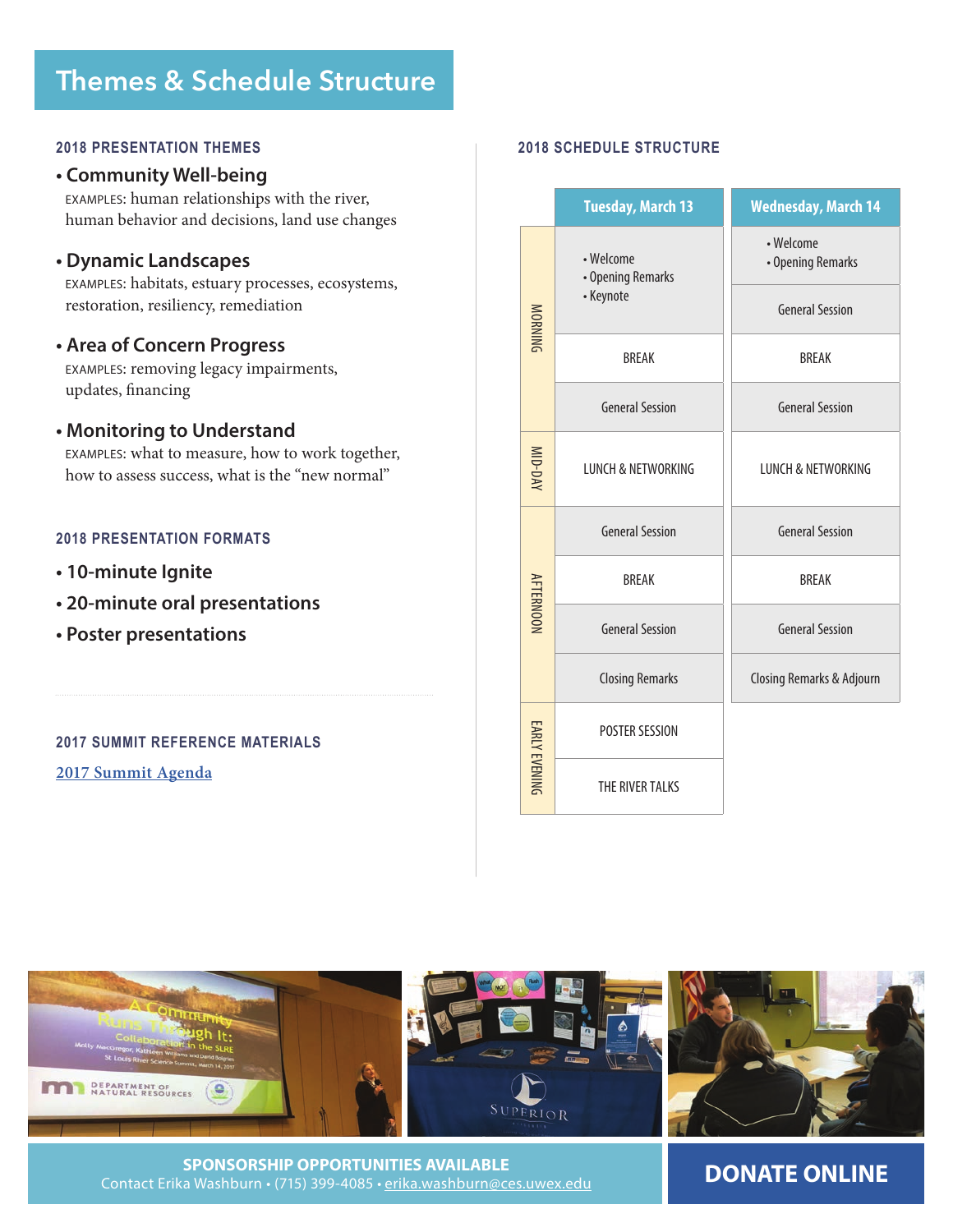## Your support will help keep this important event **affordable for all participants**

Get your message, products, and services in front of more than **250 Summit participants from the Western Lake Superior region**. Sponsors, exhibitors, and attendees at the 2018 St. Louis River Summit will include **decision-makers from government, business, nonprofit organizations, foundations, academic institutions, start-ups, tribes, and grassroots associations.**

### **AS SPONSORS AND EXHIBITORS OF THE 2018 SUMMIT, YOU WILL:**

- Demonstrate your company's community support,
- Develop new contacts,
- Participate in presentations, sessions and discussions,
- Advertise in promotional materials and outreach,
- Nurture business development,
- Promote your services with key coastal decision-makers working on St. Louis River restoration, management and research,
- Network with stakeholders from government, academia, tribal, private, public and nonprofit organizations.

|                                                                                         | Superior above<br><b>Watersheeps</b><br>River 5999 |                |                     | Sponsores & Student<br>Nonprofit above<br>Triputaryo |  |  |  |
|-----------------------------------------------------------------------------------------|----------------------------------------------------|----------------|---------------------|------------------------------------------------------|--|--|--|
| <b>SPONSOR BENEFITS</b>                                                                 |                                                    |                |                     |                                                      |  |  |  |
| Sponsorship of one of the following:<br>lunch, break, The River Talks or poster session |                                                    |                |                     |                                                      |  |  |  |
| Recognition from the podium<br>in the plenary sessions                                  | 7                                                  | $\overline{a}$ | $\bullet$ $\hat{r}$ |                                                      |  |  |  |
| Complimentary registrations                                                             | 10                                                 | 5              | $\overline{2}$      | $\overline{2}$                                       |  |  |  |
| Recognition in Summit promotions                                                        |                                                    |                |                     |                                                      |  |  |  |
| Recognition on sponsor signage                                                          |                                                    |                |                     |                                                      |  |  |  |
| Recognition on sponsor slide<br>displayed during breaks and lunch                       |                                                    |                |                     |                                                      |  |  |  |

# **Become a Sponsor**

### **ONLINE DONATION**

Pledge and donate online via credit card, or request to be invoiced

**<http://go.wisc.edu/490x46>**

### **CONTACT ERIKA WASHBURN**

**[erika.washburn@ces.uwex.edu](mailto:erika.washburn%40ces.uwex.edu?subject=2018%20St.%20Louis%20River%20Summit%20Sponsorship%20Opportunities)** (715) 399-4085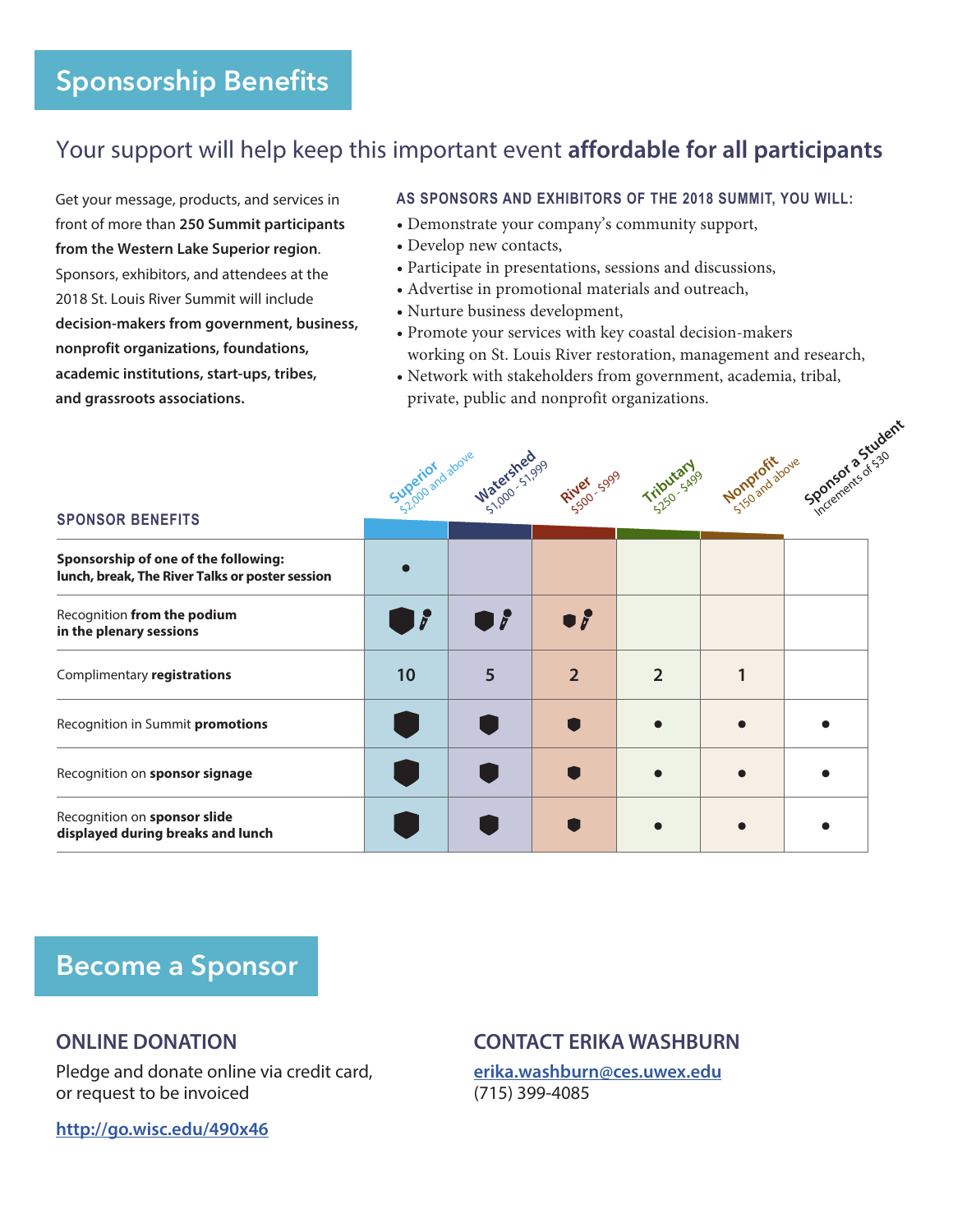### **SUPERIOR** \$2,000 and above

### **Choose one of the following exclusive benefit opportunities**

### **Lunches** (Two)

Delicious food with only the finest and freshest ingredients will be served buffet style in the Great Hall. Our Superior Lunch Sponsor will be recognized in the buffet line and on a slide alternating with the combined sponsor slide during lunch.

### **Breaks** (Four)

A continental breakfast bar will feature an assortment of delicious rolls and breads, fruit, coffee, and tea. Late morning and afternoon breaks will feature fresh fruit and an assortment of treats. As always, gluten free options will be available. Our Superior Break Sponsor will be recognized on signage at the refreshment table.

### **The River Talks**

*The River Talks* presentation will take place in the early evening of March 13 in conjunction with the poster session. Once *The River Talks* presentation has been finalized, we will work with your company, as its sole sponsor, to ensure recognition in *The River Talks* promotions. We work with UW-Superior Communications and External Relations, UW-Extension and UW Colleges to promote *The River Talks* presentation.

### **Poster Session**

The poster session immediately follows closing remarks on March 13. It takes place on the Union Landing at UW-Superior just outside the Great Hall. It will be accompanied by free appetizers and a cash bar. Poster presenters are University students, natural resource professionals and researchers and, last year, local fourth graders wowed attendees with their ability to defend their poster as part of the Rivers2Lake Program.

### **Additional Superior benefits:**

- **10 complimentary registrations**
- **MOST PROMINENT LOGO** and **VERBAL** recognition from the podium in the plenary sessions
- **MOST PROMINENT LOGO** recognition on sponsor signage
- **MOST PROMINENT LOGO** recognition on sponsor slide displayed during two lunches and four breaks
- Recognition in Summit promotions

### **WATERSHED** \$1,000 - \$1,999

- **5 complimentary registrations**
- **VERY PROMINENT LOGO** and **VERBAL** recognition from the podium in the plenary sessions
- **VERY PROMINENT LOGO** recognition on sponsor signage
- **VERY PROMINENT LOGO** recognition on sponsor slide displayed during two lunches and four breaks
- Recognition in Summit promotions

### **RIVER** \$500 - \$999

- **2 complimentary registrations**
- **PROMINENT LOGO** and **VERBAL** recognition from the podium in the plenary sessions
- **PROMINENT LOGO** recognition on sponsor signage
- **PROMINENT LOGO** recognition on sponsor slide displayed during two lunches and four breaks
- Recognition in Summit promotions

### **TRIBUTARY** \$250 - \$499

- **2 complimentary registration**
- Recognition on sponsor signage
- Recognition on sponsor slide displayed during two lunches and four breaks
- Recognition in Summit promotions

### **NONPROFIT** \$150 and above

- **1 complimentary registration**
- Recognition on sponsor signage
- Recognition on sponsor slide displayed during two lunches and four breaks
- Recognition in Summit promotions

### **SPONSOR A STUDENT** Increments of \$30

- Recognition in Summit promotions
- Recognition on sponsor slide displayed during two lunches and four breaks
- Recognition in Summit promotions

### **CONTRIBUTOR** In-kind donation

- Recognition on sponsor signage
- Recognition on sponsor slide displayed during two lunches and four breaks
- Recognition in Summit promotions